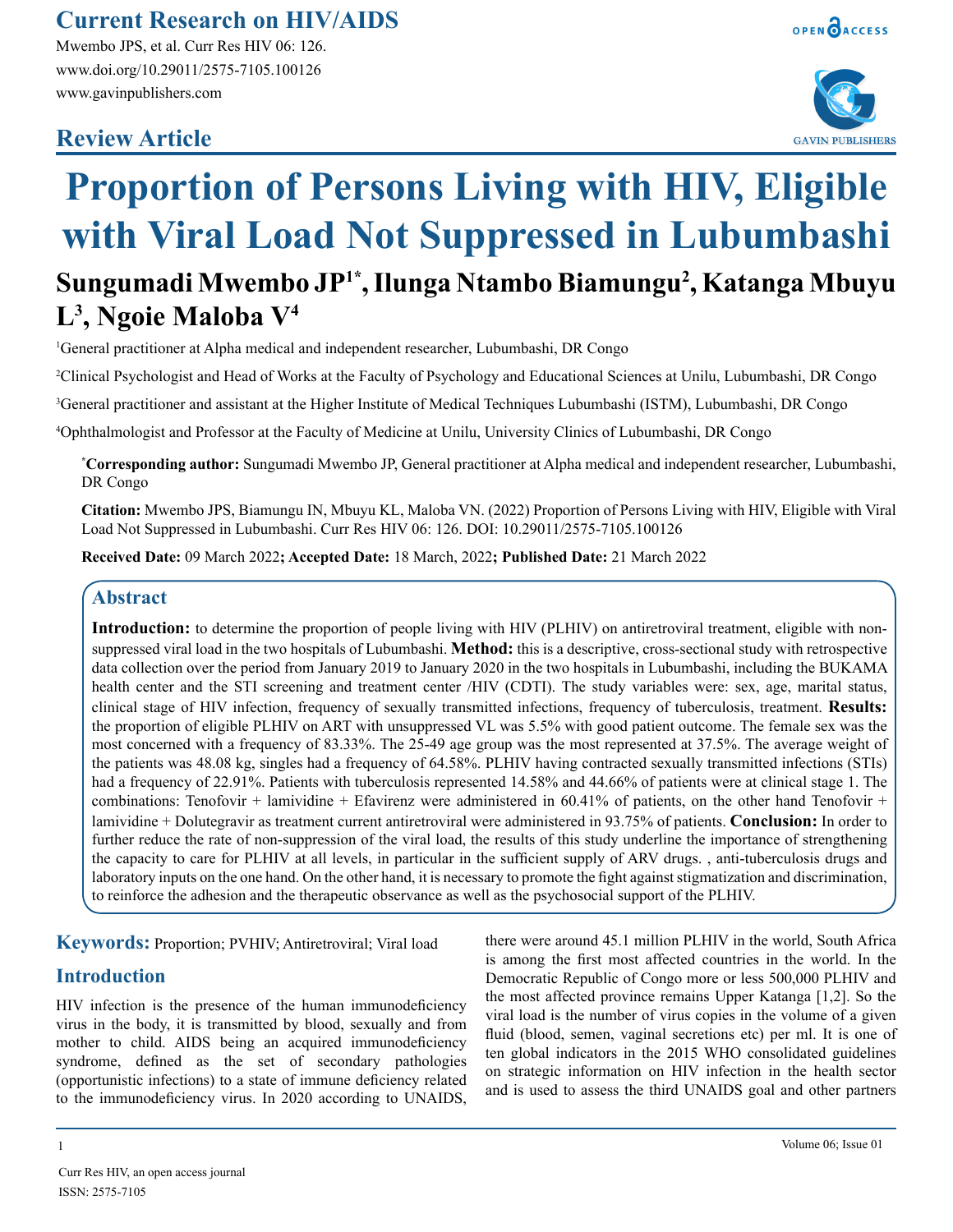including PEPFAR, CDC, ICAP, etc [3,4]. When it is removed after rendering of the laboratory result, i.e. a figure lower than 1000 copies/ml, this shows that there is control of viral replication in the organism; good adherence and therapeutic success, which encourages both the patient and the provider as well as the support program and that the objective is achieved; and when it is not removed, figure greater than 1000 copies per ml; this means that there has been either poor adherence, observance, resistance and failure in treatment because the virus in this cases multiply in the body without adequate prevention, depressing immunity, with the help of opportunistic infections that can transfer HIV to the advanced AIDS stage and lead to death [5-9]. The three objectives in terms of three 90-95s set by the above-mentioned partners to control the HIV epidemic by 2030 want 90-95% of PLHIV to know their serological status through awareness-raising activities and voluntary screening with tools, 90-95% of PLHIV screened are put on ART ,90-95% of PLHIV on ART suppress their viral load after 6 months: This is the result of the treatment [10,11]. However, many associated factors include self-stigma and discrimination, non-adherence and therapeutic observance, malnutrition, opportunistic infections, socio-cultural factors, the resistance of certain strains of viruses to tarv in PLHIV on the one hand, as well as that stigma and discrimination, the lack of psychosocial support, negligence in patient follow-up, ignorance of therapeutic regimens adapted to patients, the excessive delay in reporting viral load results in the laboratory among providers, on the other hand, are involved somehow in not suppressing viral load [12-20]. In 2016 in the United States, studies by CDC showed that 11% of PLHIV treated but whose viral load was not suppressed were responsible for 20% of all cases of HIV transmission. And in DRC 2018, UNAIDS had demonstrated that out of 450,000 PLHIV, there had been 19,000 new contaminations and 17,000 deaths at the end of the unsuppressed viral load, the same UNAIDS had mentioned 19.4 million PLHIV in the world whose viral load was not suppressed [21,22]. The objective of this study was to determine the proportion of PLHIV on ART, eligible with unsuppressed VL in our setting while contributing to improving the quality of care for these patients.

#### **Materials and Methods**

Our study was carried out in the two hospitals including the BUKAMA health center and the CDTI KATUBA all in the HZ of KATUBA, city of Lubumbashi. This is a descriptive, cross-sectional study and the data was collected retrospectively for the period from January 2019 to January 2020. Our target population consisted of PLHIV on ART followed up during the study period in the two sites cited above including a cohort of 864 cases. Were included in this work, all PLHIV on ART, eligible with at least one of the viral loads not suppressed according to the control schedule of 6 months, 12 months; every 12 months and 3

months in pregnant and breastfeeding women and in the event of suspected treatment failure. We had used the unsuppressed viral load register, VL laboratory result slips; the follow-up register for patients with an undeleted CV, the follow-up and control agenda for all PLHIV during the period concerned, the file for each patient with an undeleted CV and the dashboard for the cohort. We had benefited from the authorization of the managers of these two sites to approach the work; and we had taken into account the standards of medical ethics to disregard the patients and the ethnic and tribal origin had not been the subject of this study.

#### **Results**

#### **Proportion of PLHIV on ART**



From this diagram, it emerges that the proportion of PLHIV on ART, eligible with non-removed CV had represented 5.5% of cases.

#### **Sociodemographic characteristics**



It emerges from this diagram that the female sex had a frequency of 83.33% followed by the male sex with 16.66%.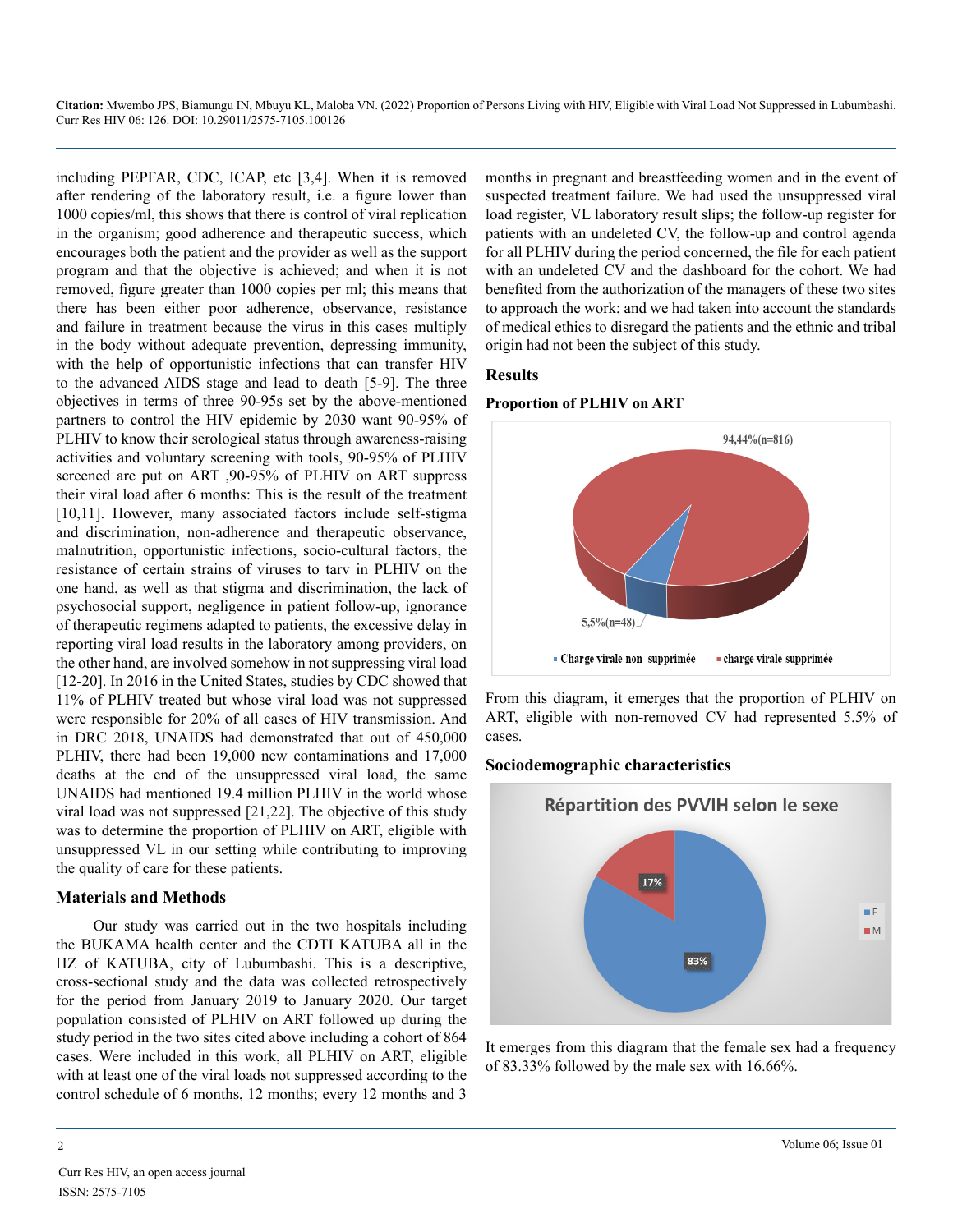#### **Patient age groups**

| Age range   | Frequency | Pourcent |
|-------------|-----------|----------|
| $0 - 2$     |           | 2        |
| $>2-6$      | 2         | 4,1      |
| $> 6 - 12$  | 4         | 8, 3     |
| $>12 - 17$  | 6         | 12,5     |
| $>17 - 25$  | 8         | 16,6     |
| $> 25 - 49$ | 18        | 37,5     |
| $\geq 50$   | 9         | 18,7     |
| Total       | 48        | 100      |

**Table 1:** distribution of PLHIV according to age groups.

This table indicates that the upper age group of 25-49 had a frequency of 37.5%

#### **Marital status of patients**

| Civil state | Frequency | Pourcent |
|-------------|-----------|----------|
| single      | 31        | 64,58    |
| Married     |           | 18,75    |
| Widower     |           | 16,66    |
| Total       | 48        | 100      |

**Table 2:** Distribution of PLHIV according to marital status.

This table shows that singles had a frequency of 64.58%

#### **Clinical features**

#### **Clinical stage of patients**

| Clinical Stage | Frequency      | Pourcent |
|----------------|----------------|----------|
| Stage1         | 20             | 41,66    |
| Stage2         | 9              | 18,75    |
| Stage3         | 17             | 35,41    |
| Stage4         | $\overline{c}$ | 4,16     |
| total          | 48             | 100      |

**Table 3:** distribution of PLHIV according to clinical stage.

From this table, it emerges that clinical stage 1 represented a frequency of 41.66% followed by stage 3 with 35.41%.

#### **Association of other STIs in PLHIV**

| <b>IST</b> | frequency | Pourcent |
|------------|-----------|----------|
| Yes        |           | 22,91    |
| No         | 37        | 77,08    |
| Total      | 48        | 100      |

**Table 4:** distribution of PLHIV according to STI.

It emerges from this table that PLHIV who contracted STIs had a frequency of 22.91%.

#### **Tuberculosis in PLHIV**

| TBC   | Frequency      | Pourcent |
|-------|----------------|----------|
| Yes   |                | 14,58    |
| No    | $\overline{4}$ | 85,41    |
| Total | 48             | 10C      |

**Table 5:** Distribution of PLHIV according to TBC.

This table indicates that the frequency of patients who had undergone TBC was 14.58%

#### **Processing**

#### **Duration of treatment**

| Duration of<br>treatment | Frequency | Pourcent |
|--------------------------|-----------|----------|
| $1-3$ ans                | 22        | 45,83    |
| $4-6$ ans                | 18        | 37,5     |
| $7-10$ ans               | 8         | 16,66    |
| Total                    | 48        | 100      |

This table shows that PLHIV with a duration of 1-3 years of ARV treatment had a high frequency of 45.83% followed by those of 4-6 years of treatment with a frequency of 37.5%.

**Table 6:** Distribution of PLHIV according to duration of treatment.

#### **Taking anti-tuberculosis treatment**

| Tuberculosis treatment | Fréquency | Pourcent |
|------------------------|-----------|----------|
| Yes                    |           | 14,58    |
| No                     |           | 85,41    |
| Total                  | 48        |          |

This table indicates that the pvvih under anti-TBC treatment had represented a frequency of 14.58%

**Table 7:** Distribution of PLHIV according to anti-TBC treatment.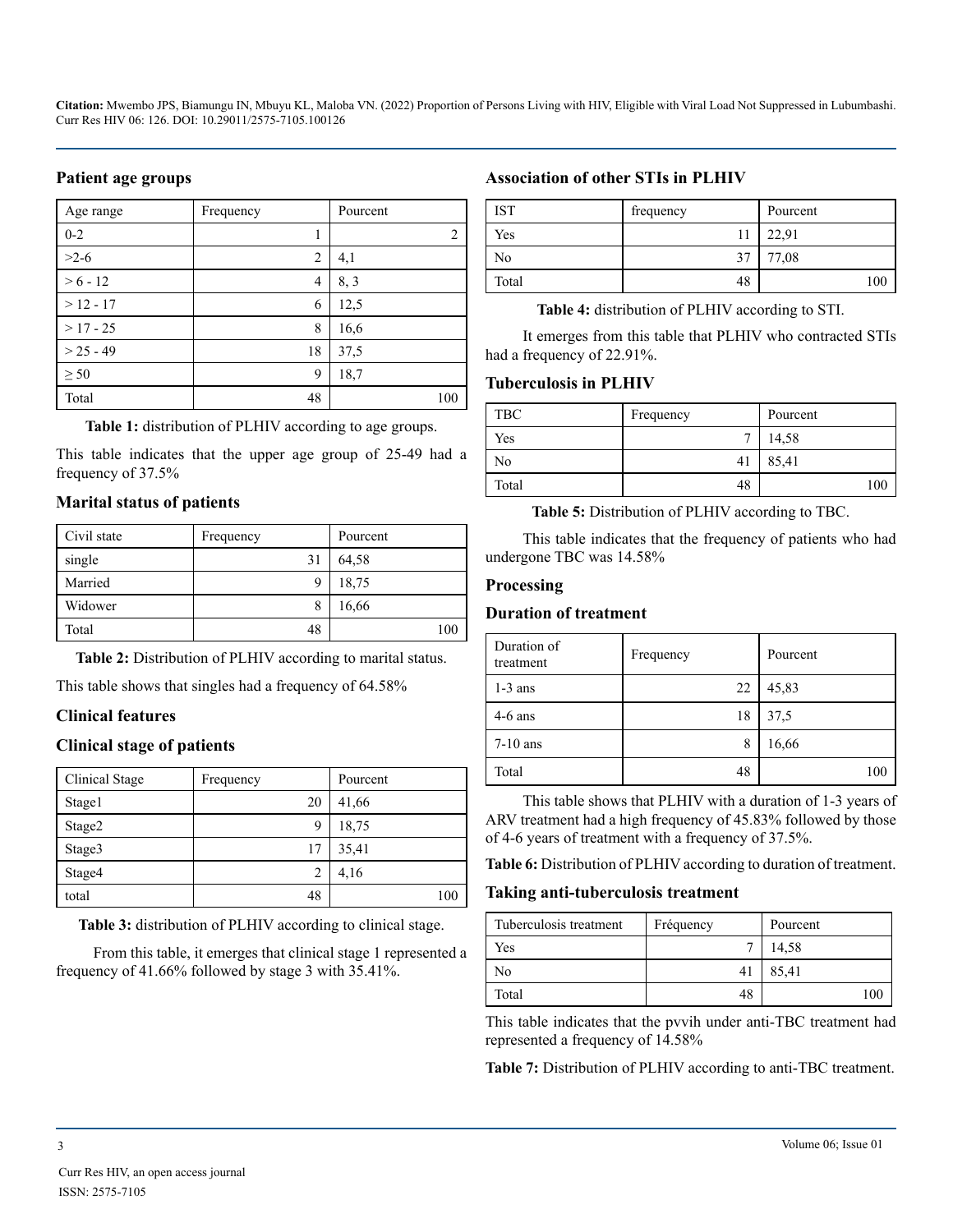#### **Old ART treatment**

| <b>TARV</b> old     | Fréquency | pourcent |
|---------------------|-----------|----------|
| ABC+3TC+EFV         |           | 6.5      |
| $AZT+3TC+NVP$       | 13        | 27,08    |
| TDF+3TC+EFV         | 29        | 60,41    |
| TDF+3TC+NVP         |           | 4,16     |
| $AZT + 3TC + LPV/r$ |           | 2,08     |
| TOTAL               | 48        |          |

It emerges from this table that TLE which is the combination of TDF+3TC+EFV had a high frequency of 60.41%.

**Table 8:** Distribution of PLHIV according to old ART.

#### **Current ART treatment**

| <b>TARV</b> current | Frequecy | Pourcent |
|---------------------|----------|----------|
| ABC+3TC+DTG         |          | 4,16     |
| $AZT+3TC+LPV/r$     |          | 2,08     |
| TI D                | 45       | 93,75    |
| <b>TOTAL</b>        |          |          |

From this table, it emerges that TLD which is the combination of TDF+3TC+DTG as current antiretroviral treatment was the most represented with a frequency of 93.75%.

**Table 9:** Distribution of PLHIV according to current ART.

#### **Discussion**

The proportion of PLHIV on ART, eligible with unsuppressed VL represented 5.5% of cases. figures lower than those of Roncier.C which were 11% and Billong.S which were 36% in Cameroon between 2014-2016. Currently there is a considerable improvement in viral load suppression compared to past years, thanks to the innovation of the TLD formula which is a very effective therapeutic combination, the rate of viral load nonsuppression is decreasing [23,24]. The female sex was the most concerned with a frequency of 83.33%, as observed in most studies among PLHIV, this is explained by the fact that women were the most infected with HIV than men during intercourse. sexual due to biological factors, the more extensive areas of the vaginal and rectal mucous membranes are more exposed by micro tears. The highest virus content of the sexual fluids was transmitted by the man than the woman; this also because of their ignorance about sexuality and HIV as well as their vulnerability according to the WHO; and all this even resounded on this non-removal of the C.V [25]. The upper age group of 25-49 years was the most represented, the studies carried out in CHAD in 2014-2015 had found the age group of 15-49 years the most affected; this explains the fact that

at this age sexual activity is also intense; and the average weight was 48.08 kg. This is explained by the normal weight of a PLHIV at clinical stage 1. According to Catie, two studies carried out in Cameroon and South Africa had highlighted a risk weight gain in PLHIV with a high VL with advanced age and a decrease in muscle mass in those aged 30 and 50 [26]. Single people had a frequency of 64.58% because most of them had ended up in the second site where the activities of key populations were carried out; and among them were homosexuals, transgender people, sex workers who generally lived in open relationships. PLHIV who had not contracted STIs had a frequency of 22.91%. This can be explained by the fact that most of them are found at the clinical stage1 where the presence of STIs is not noted at all according to the WHO [27].

The frequency of patients who had undergone TBC was 14.58%, Daye ka and his team in the Dakar had found 31%. This is explained by the fact that most of them were in clinical stage 1 which is asymptomatic, so no development of TB at all at this stage according to the WHO. Tuberculosis is among the opportunistic infections closest to HIV/AIDS. Clinical stage 1 had a frequency of 41.66%, figures lower than those of Daye ka, Noël Magloire which were 46% in stage 3. The first clinical stage is asymptomatic according to the WHO classification, if these patients observe well the treatment, they can be the most stable than the others. Because the more the clinical stage advances; the greater the development of opportunistic infections and related complications [28]. TLE, which is the combination of TDF+3TC+EFV, was the most represented with 60.41%, this is explained by the fact that it was the former first-line therapeutic regimen most recommended in adults by the intake programs. in charge in the DRC [29]. TLD which is the combination of TDF+3TC+DTG as the most represented current antiretroviral treatment; because this three-molecule combination therapy was proven to suppress viral load and was recommended by the WHO, even our PNMLS to be administered as a first-line regimen in young adolescents and adults with weight  $\geq$  30 kg [30-32].

#### **Conclusion**

In order to further reduce the rate of non-suppression of the viral load, the results of this study underline the importance of strengthening the capacities to care for PLHIV at all levels, in particular in the sufficient supply of ARV drugs, in anti-tuberculosis drugs and laboratory inputs on the one hand. On the other hand, it is necessary to promote the fight against stigmatization and discrimination, to reinforce the adhesion and the therapeutic observance as well as the psychosocial support of the PLHIV.

**Acknowledgements:** The authors thank the managers of the structure for their authorizations.